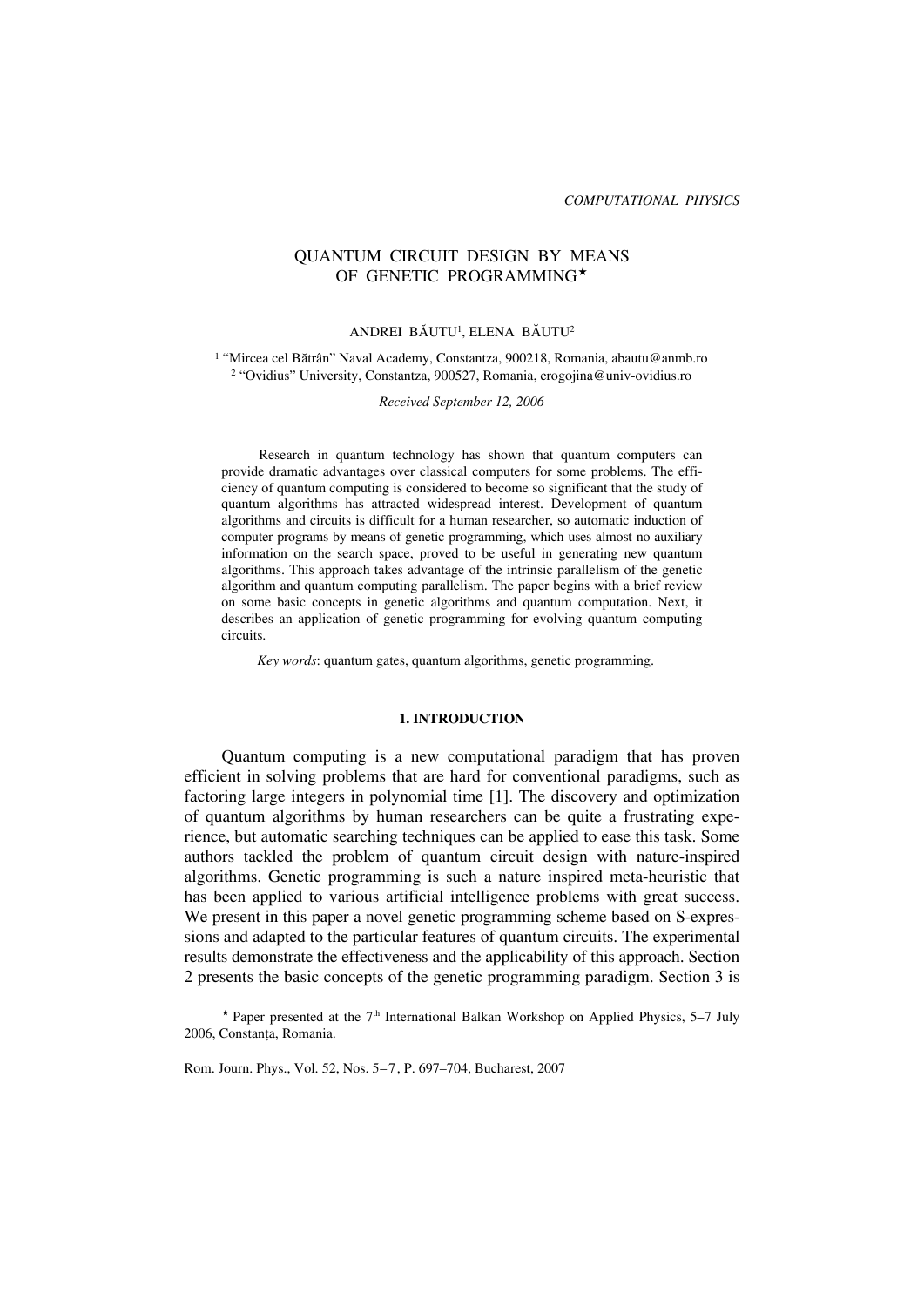a brief introduction to quantum computation. Section 4 describes the application of genetic programming for evolving quantum computing circuits, while conclusions and future research directions are presented in the last section.

# **2. GENETIC PROGRAMMING**

In his famous 1950 paper [2], Turing suggested one of three directions for artificial intelligence research should be automatic program design by means of an evolutionary inspired approach. He was the first to envision evolutionary techniques that evolve computer programs for problem solving. In Turing's approach, an initial solution is transformed over time using mutations; each mutation is judged by a human expert who decides which mutations are accepted based of their effects. Turing never implemented his technique, but his belief was that programs could learn intelligence from their human judges.

Among the first implementations of Turing's ideas was Holland's Genetic Algorithm (GA) [3]. GA maintains a set of candidate solutions and evolves them through time. Holland proposed that the merits of a solution be automatically evaluated by a fitness function, instead of the human expert. The evolution process involves a kind of natural selection and genetically inspired operators of mutation and crossover. The chances of each individual to survive into the next generation are proportionate to its fitness.

In the early 1990s, Koza [4] introduced Genetic Programming (GP) as a variation of GA. GP is an evolutionary algorithm that uses a functional encoding of solutions – initially, the candidate solutions were encoded by Lisp S-expressions. The individuals are computer programs encoded as syntax trees with varying size and shape. The internal nodes of the tree are labeled with functional symbols. The number of child branches of each node matches the arity of the function that labels it. Nodes on the frontier of the tree are labeled with constants or variables (they are considered to be 0-arity nodes). For example, the expression  $(a + (3-a)/5)$  can be represented by the S-expression  $(+ a/(- (3 a)) 5)$ ) which can be represented as the syntax tree:

The basic GP algorithm is as follows:

- 1. create the initial population of random individuals;
- 2. evolve individuals with genetic operators;



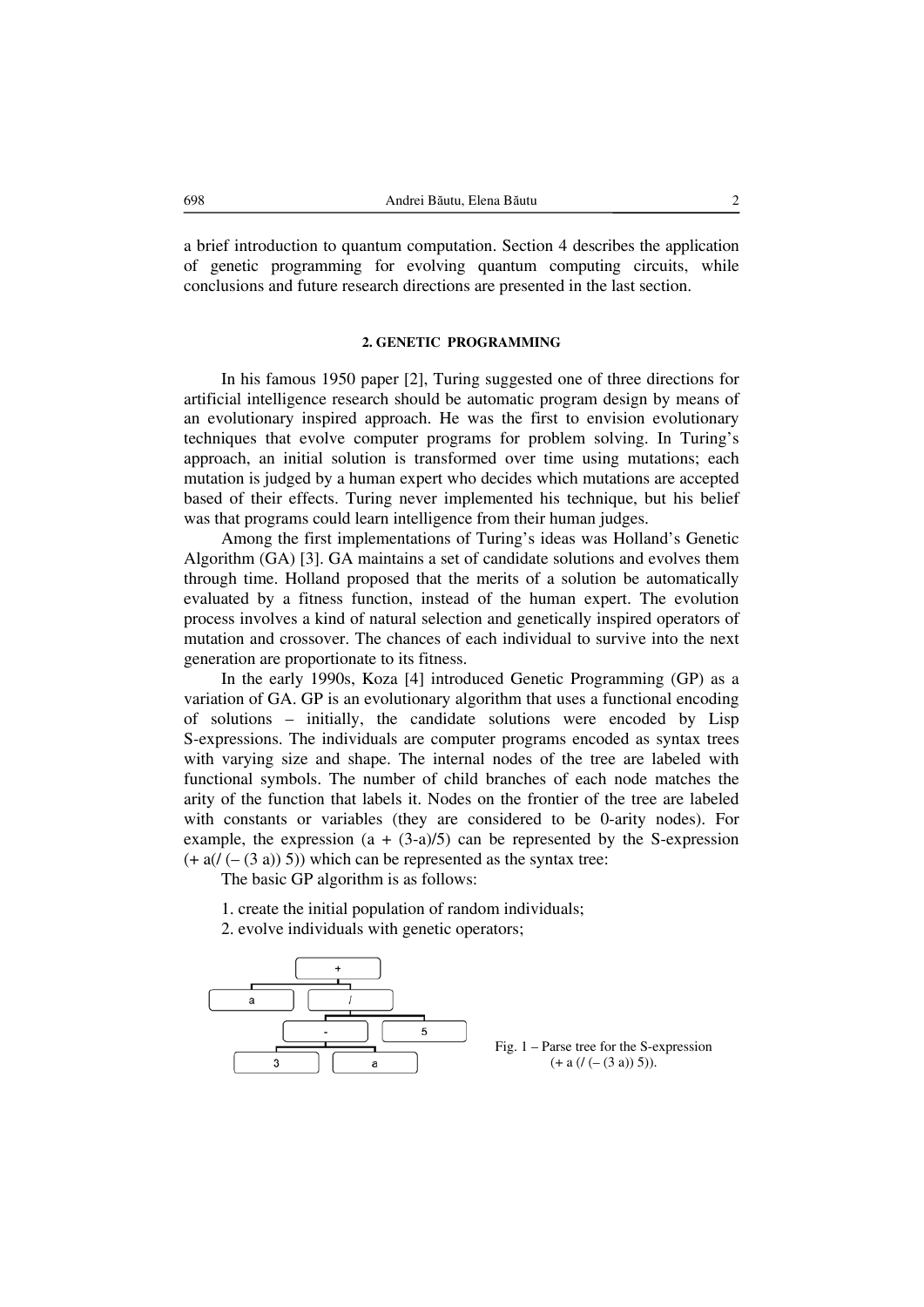- 4. select individuals in the next generation;
- 5. go to 2 if termination criterion is not met.

Usually, the termination criterion is set as a maximum number of generations the algorithm is allowed to run. Alternative criteria include Cauchy like conditions – the algorithm stops if the solution has not improved significantly over a given number of generations. The solution designated by a run of the GP algorithm is the best individual throughout the generations.

Genetic programming uses an evaluation function to determine how well an individual solves a given problem. The fitness value allows the selection scheme to distinguish between individuals of different qualities. In order to compute the fitness values, individuals are applied to a fitness case, or a set of fitness cases (depending on the problem). The score on the fitness cases represents the basis for the calculation of the final fitness function value.

## **3. QUANTUM COMPUTATION**

The basic elements of quantum computing are quantum bits, quantum registers, quantum gates and quantum circuits. A building block of classical computational devices is a two-state system, *e.g.* {0, 1}. Any system with a finite set of discrete stable states, with controlled transitions between them is sufficient.

The basic information unit in the quantum computer is a quantum bit, for short *qubit*. A quantum bit represents an abstract quantum mechanical system with two distinct basis states. Hence, a qubit exists in a superposition of the two eigenstates denoted by  $|0\rangle$  and  $|1\rangle$ . In general, a qubit is represented in the form  $|\psi\rangle = a_0 |0\rangle + a_1 |1\rangle$ , where  $a_0$  and  $a_1$  are complex numbers called probability amplitudes of the basis states, such that  $|a_0|^2 + |a_1|^2 = 1$ .

A quantum system with *n* qubits is described by  $N = 2^n$  independent states, obtained as the tensor product of the Hilbert space associated with each qubit. The physical realization of a quantum system with *n* qubits is a quantum register. The state of a quantum register can be expanded as a superposition of the  $N = 2^n$  basis states:

$$
|\psi\rangle = \sum_{i=0}^{N-1} a_i |i\rangle, \qquad \sum_{i=0}^{N-1} |a_i|^2 = 1
$$
 (1)

A state that can be written as a tensor product of qubits belongs to the tensor product of the Hilbert spaces associated to the qubits. However, the tensor product of the Hilbert spaces associated to the qubits contains states that can not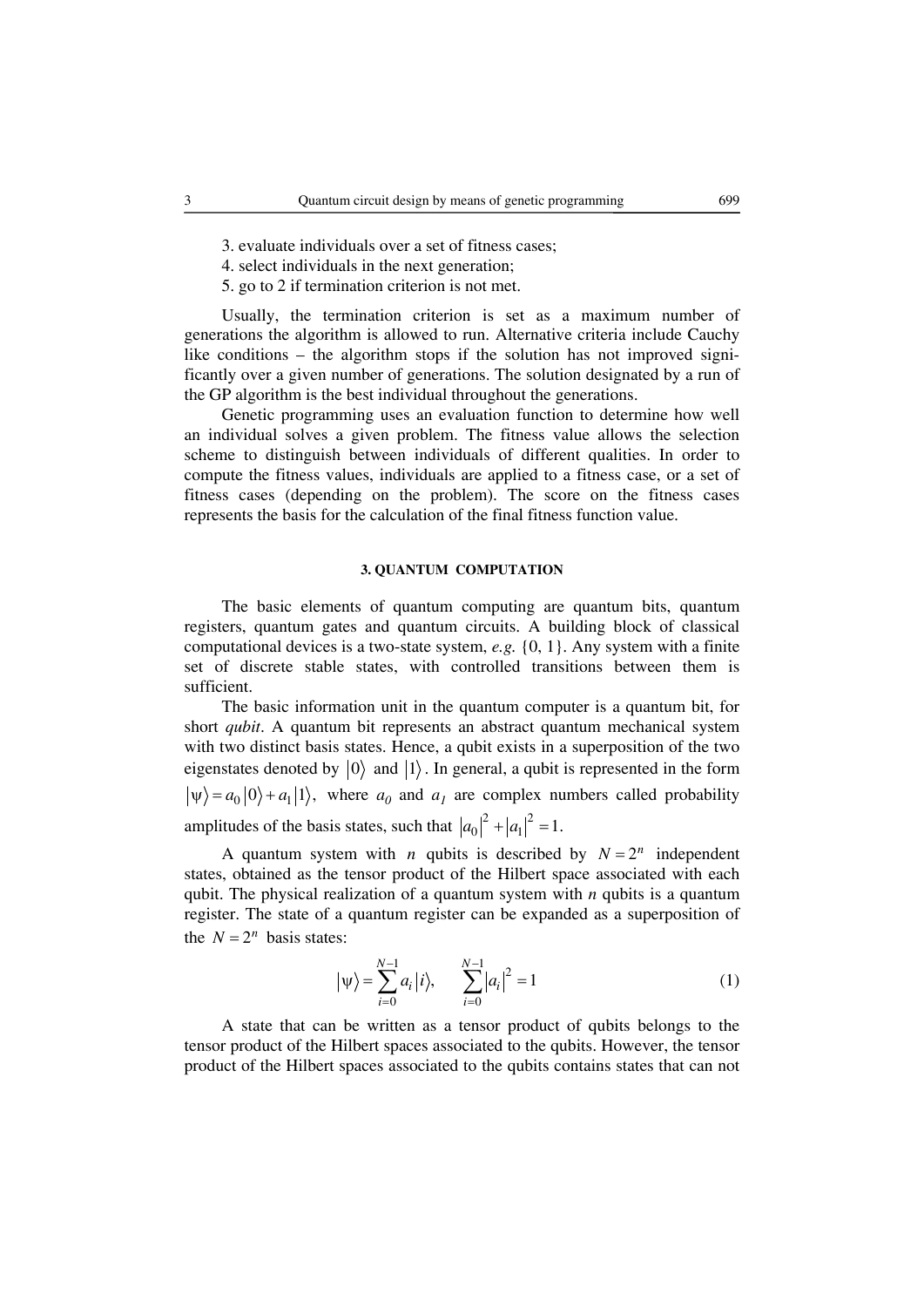be represented as tensor products of basic qubits states. They are called entangled states, the foundations for quantum teleportation. A well known entangled state is the EPR (Einstein, Podolsky, Rosen) pair from (2). For this system, if qubit 1 is measured as  $|1\rangle$  (with 50% probability) then measurement of qubit 0 will result in  $|1\rangle$  (with 100% probability).

$$
|\psi\rangle = \frac{1}{\sqrt{2}} (|0\rangle_1 \otimes |0\rangle_2 + |1\rangle_1 \otimes |1\rangle_2) = \frac{1}{\sqrt{2}} (|00\rangle \otimes |11\rangle)
$$
 (2)

The unobserved evolution through time of a quantum computer (*i.e.* the system does not interact with its environment) is governed by unitary transformations. A quantum computer can be described by a set of quantum gates. Each gate is a unitary linear operation described by a unitary matrix *U*. Therefore the evolution of a quantum computer can be described as an ordered sequence of unitary matrices applied to the column vector of a quantum register *Q*. The result of applying *U* to *Q* is given by the matrix vector multiplication *UQ*.

Among the most commonly used quantum gates are NOT, Walsh-Hadamard (H), Square NOT (SRN), Controlled NOT (CNOT), Simple Rotation (SR), and Swap (Sw). These gates are presented in Table 1.

| Gate            | Unitary matrix                                                    | Symbol      |
|-----------------|-------------------------------------------------------------------|-------------|
| <b>NOT</b>      | $\binom{0\;1}{1\;0}$                                              |             |
| Hadamard        | $\frac{1}{\sqrt{2}}\begin{pmatrix} 1 & 1 \\ 1 & -1 \end{pmatrix}$ | н           |
| Square NOT      | $\frac{1}{\sqrt{2}}\begin{pmatrix} 1 & -1 \\ 1 & 1 \end{pmatrix}$ |             |
| Controlled NOT  | 1000<br>$0\,$ 1 $\,$ 0 $\,$ 0 $\,$<br>$0 0 0 1$<br>[0 0 1 0]      |             |
| Simple rotation | $\cos \phi$ $\sin \phi$<br>$-\sin\phi \cos\phi$                   | $U(\theta)$ |
| Swap            | (1 0 0 0)<br>$0\ 0\ 1\ 0$<br>0100<br>0 0 0 1                      |             |

*Table 1*

Frequently used unary and binary quantum gates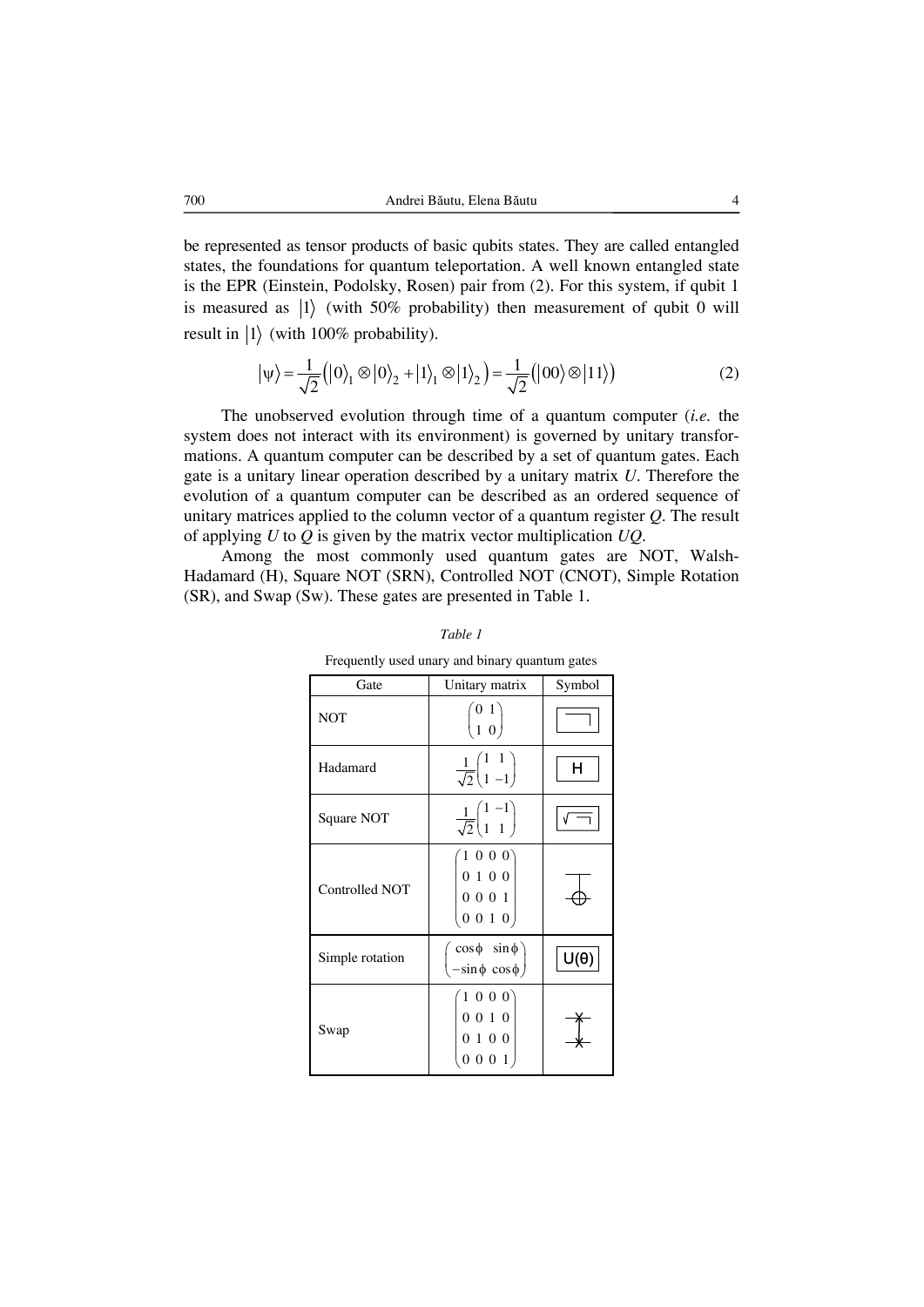## **4. QUANTUM CIRCUIT DESIGN BY MEANS OF GP**

# 4.1. PREVIOUS WORK

In the field of applying evolutionary algorithms to quantum computation there are two major directions: designing quantum inspired evolutionary algorithms [5–7] and designing quantum computers by means of evolutionary algorithms. The research in the area of quantum circuit design focuses mainly on using GP for automatically discovering quantum algorithms. Williams [8–9] uses evolution of quantum circuits through GP to find alternative circuits for a quantum algorithm given by its unitary matrix. Spector [10–11] proposed different GP schemes for discovering quantum circuits based on their expected outcome (*e.g.* the AND-OR query problem  $-$  to find the result of a known boolean function over values returned by a black box function).

## 4.2. OUR APPROACH

We present a new scheme for genetic programming which uses the standard GP representation in the form of S-expressions, adapted to the particular features of quantum circuits. For this new encoding we present a corresponding set of genetic operators. In the following, we will refer to a quantum circuit as a sequence of quantum gates (*i.e.* unitary matrices) operating on a quantum register (*i.e. N*-dimensional column vector). Besides its target qubits, some gates require additional parameters, like control qubits and/or other parameters.

In our scheme, a GP individual encodes a single quantum circuit, *i.e.* a list of quantum gates. The gates are encoded in the form *sn[p]*. The symbol *s* represents the type of the gate from a given set of gate types, the integer *n* encodes the target qubits of the gate  $(0 \le n \le 2^{N-1})$ , and p is a variable size list of additional parameters. The bits that are set in the base 2 representation of *n* mark the qubits that the gate acts upon. The effect of a quantum circuit on the quantum register is obtained by applying the gates in the order they appear in the GP individual.

The fitness of each individual is computed with respect to the error of the quantum computation. In (3),  $C$  is the set of fitness cases,  $r^c$  is the result of the quantum computation performed by the GP individual, and  $e^c$  is the expected result.

$$
f = \sum_{c \in C} \left\| r^c - e^c \right\|^2 \tag{3}
$$

The mutation operator works on a chromosome by choosing a gate at random and changing it with a new one. The crossover operator selects a random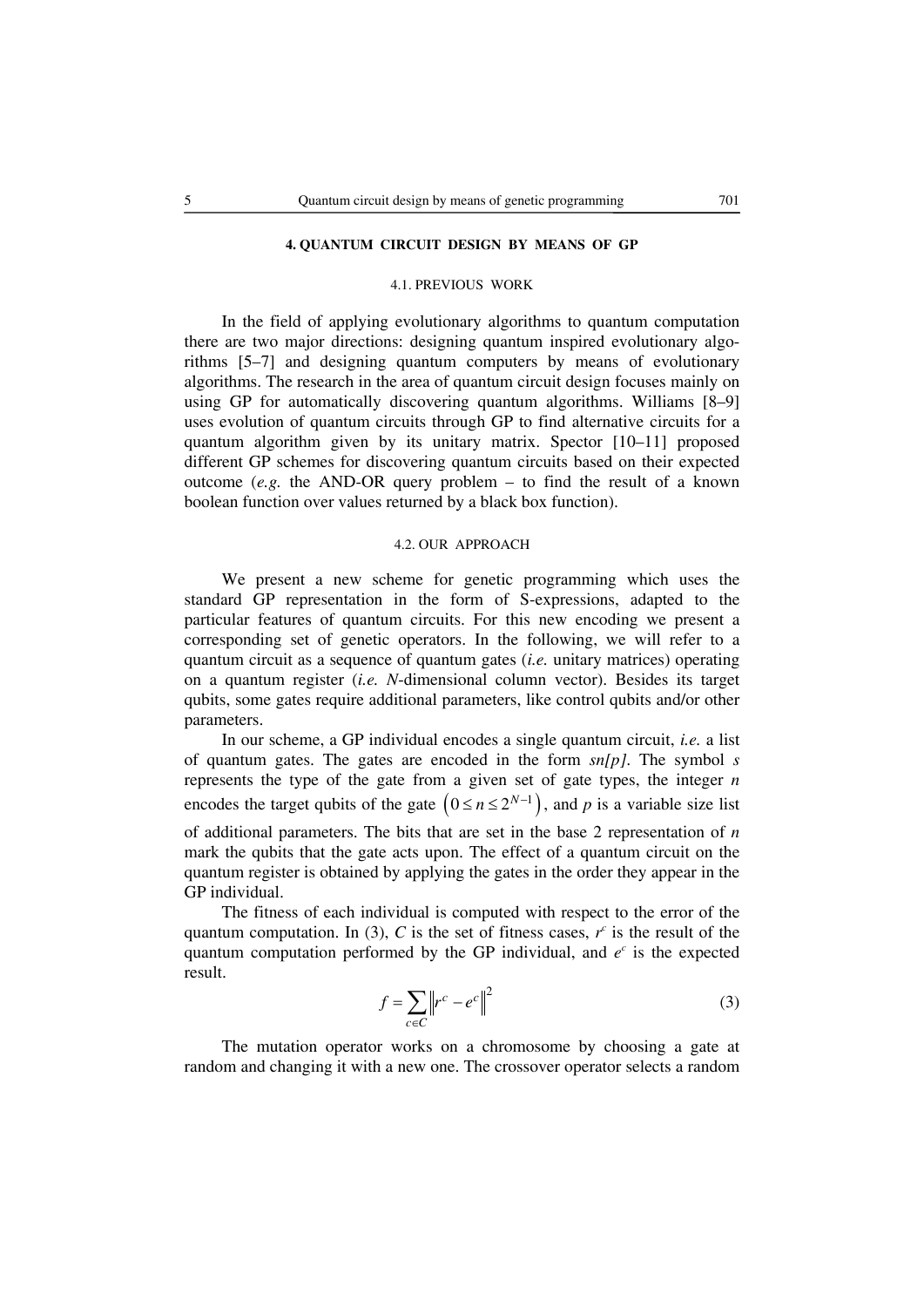cutting point within each parent and swaps the gates after the chosen points between the two parents. The selection scheme used is roulette wheel selection (also known as fitness proportionate selection) which constructs a new population from the old one, based on the fitness values of the individuals. Individuals with better fitness have a greater chance to survive in the new population. This selection scheme was enhanced by elitism – survival of the best individual is always guaranteed. Besides determining the quantum circuit that performs the required computation, the optimization process favors individuals that contain lesser elementary gates. We introduce an editing operator that removes unused gates (*i.e.* gates that are not meaningful to the result of the computation performed by the quantum circuit) on some randomly chosen individuals in each generation.

#### 4.3. EXPERIMENTS

The genetic programming algorithm described in the previous section was applied to the problem of designing quantum circuits for the production of 2, 3, and 4 maximally entangled qubits in the form  $\frac{1}{\sqrt{2}}(|0...0\rangle+|1...1\rangle)$ . 2  $+ |1...1\rangle$ ). Hence, in each case there is one fitness case: the input register is prepared in the state  $|0...0\rangle$  and the output register shoul be in the given entangled state. The set of quantum gates that the algorithm may choose from contains the gates: CNOT, NOT, Square NOT (SNOT), Hadamard (H), Simple Rotation (SR), Swap (Sw). The algorithm uses a population of 300 individuals, which evolve over 200 generations. The mutation operator rate is 1% and the crossover operator rate is 70%. The editing operator rate is 10%. For every problem we present the best solution obtained in 50 independent runs with afore mentioned parameters.

### 4.4. RESULTS

GP found perfect matching circuits for all three problem instances within the first 15 generations on the average. In runs when the editing operator rate is too low  $(e.g. < 1\%)$ , these circuits display some form of redundancy, even though the algorithm favors parsimonious solutions. However, in this case, the editing operation may be applied to the final solution of the algorithm. The results presented in the paper were obtained in runs with a 10% rate of the editing operator, and we noted that these solutions presented no form of redundancy.

In each run, the GP algorithm managed to distinguish among the gates that are useful for the production of entangled states. Hence, although the function set contained various gates, on each run the solution found by the algorithm was a sequence of Hadamard and CNOT gates.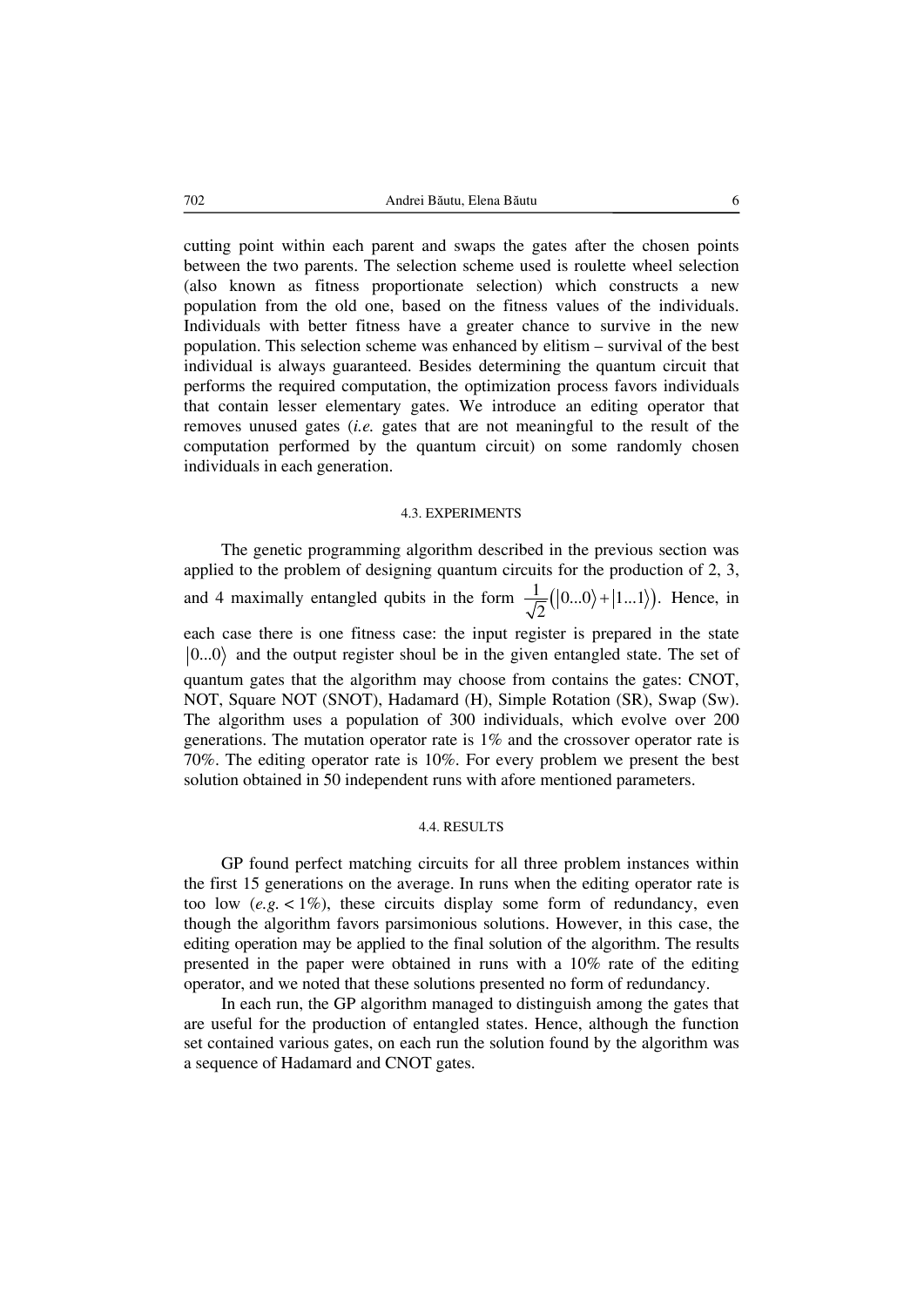For 2 qubits systems, the algorithm always finds one of the two perfect solutions: H2·CN1[2], or H1·CN2[1], depicted in Fig. 2. For example, the solution H2⋅CN1[2] means that a Hadamard gate (H) is applied to the second qubit  $(2_{(10)} = 10_{(2)})$ , and then a Controlled Not gate (CN) is applied to the first qubit  $(1_{(10)} = 01_{(2)})$  under the influence of the second qubit (the additional parameter 2), producing the quantum evolution from (4).

$$
\begin{pmatrix} 1 & 0 & 0 & 0 \ 0 & 1 & 0 & 0 \ 0 & 0 & 0 & 1 \ 0 & 0 & 1 & 0 \ 0 & 0 & 1 & 0 \ \end{pmatrix} \frac{1}{\sqrt{2}} \begin{pmatrix} 1 & 0 & 1 & 0 \ 0 & 1 & 0 & 1 \ 1 & 0 & -1 & 0 \ 0 & 0 & 0 & -1 \ \end{pmatrix} \begin{pmatrix} 1 \ 0 \ 0 \ 0 \ \end{pmatrix} = \frac{1}{\sqrt{2}} \begin{pmatrix} 1 \ 0 \ 0 \ 1 \ \end{pmatrix}
$$
(4)

For 3 qubits systems, the algorithm finds various perfect solutions: H1⋅CN2[1]⋅CN4[1], or H4⋅CN2[4]⋅CN1[4], or H2⋅CN4[2]⋅CN1[4], depicted in Fig. 3. For 4 qubits systems, some of the perfect solutions found by the algorithm are: H8⋅CN2[8]⋅CN4[2]⋅CN1[2], or H1·CN8[1]·CN2[8]·CN4[8], or H1·CN2[1]·CN4[1]·CN8[2].



Fig. 2 – Quantum circuits for the production of 2 qubit entangled states.



Fig. 3 – Quantum circuits for the production of 3 qubit entangled states.

### **5. CONCLUSIONS**

Genetic programming is a promising methodology to automatically develop (new) quantum circuits and algorithms, a task that is rather difficult for human researchers. This paper presents a novel genetic programming scheme based on S-expressions adapted to the particular features of quantum circuits. The experimental results demonstrate the effectiveness and the applicability of this approach. Future work will include GP parameter tuning, searching of new algorithms, as well as finding optimized versions of known algorithms.

*Acknowledgements*. This paper was supported by the CNMP CEEX-05-D11-25/2005 Grant.